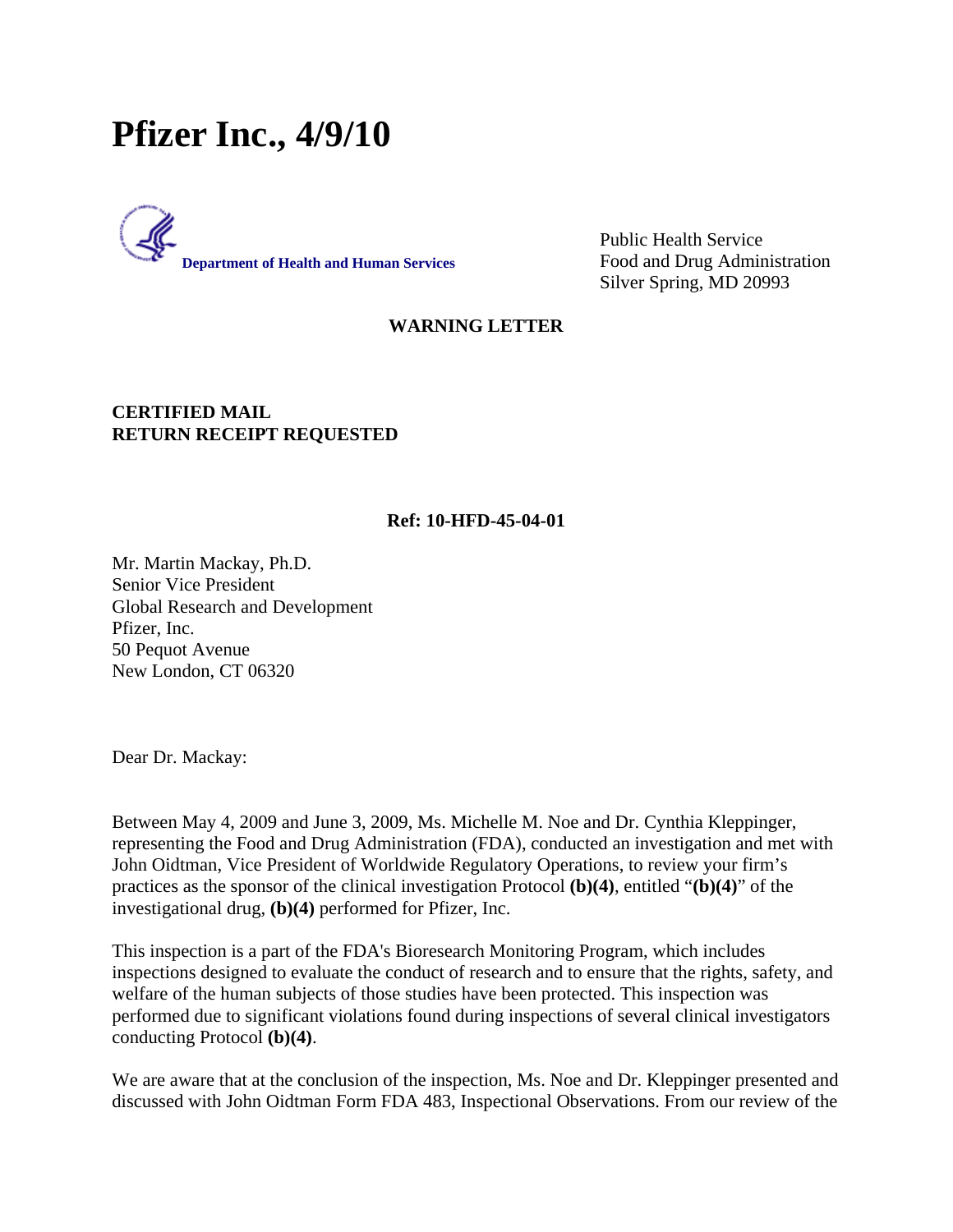establishment inspection report, the documents submitted with that report, and your firm's July 2, 2009 letter written in response to the Form FDA 483, we conclude that you did not adhere to the applicable statutory requirements and FDA regulations governing the conduct of clinical investigations. We wish to emphasize the following:

# **1. You failed to ensure proper monitoring of the investigation [21 CFR 312.50].**

This is a repeat violation of findings communicated to you in an untitled letter generated after an April 25, 2005 to June 6, 2005 inspection of Pfizer's monitoring of clinical investigations for **(b)(4)**

FDA regulations require that sponsors ensure proper monitoring of clinical investigations. Our investigation found that Pfizer failed to properly ensure monitoring of the study referenced above. As a result of inadequate monitoring, widespread overdosing of study subjects at multiple study sites was neither detected nor corrected in a timely manner.

a. Study monitors failed to ensure that the investigation was conducted in accordance with the investigational plan. Overdosing at Dr.**(b)(4)** 's site (site **(b)(4)**) was neither recognized nor reported by study monitors in a timely manner.

The protocol specified that a dose of 160 mg/day was not to be achieved before Day 8 of treatment and that total daily dose of study medication was not to exceed 160 mg for subjects with a body weight  $\geq 45$  kg, or 80 mg for subject with a body weight < 45 kg.

Based on the inspection conducted at your firm, at Dr. **(b)(4)**'s site (site **(b)(4)**), dosing errors occurred and overdosing extended over several days for all seven pediatric subjects; in one case for as long as 22 days. The following are some examples of pediatric subject overdosing at Dr. **(b)(4)**'s site (site **(b)(4)**) noted during the site inspection:

i. Subject 1001 with a documented weight of 46.8 kg, was overdosed on study medication for 20 consecutive days. On Treatment Days 8 and 9, this subject received 180 mg/day; on Treatment Days 10 and 11, this subject received 240 mg/day; on Treatment Days 12 and 13, this subject received 320 mg/day; on Treatment Day 14, this subject received 400 mg/day; and on Treatment Days 15 through 27, this subject received 180 mg/day.

ii. Subject 1003, with a documented weight of 65 kg, was overdosed on study medication for 21 consecutive days. On Treatment Day 7, this subject received 180 mg/day; on Treatment Days 8 and 9, this subject received 240 mg/day; on Treatment Days 10 through 26, this subject received 400 mg/day; and on Treatment Day 27, this subject received 280 mg/day.

iii. Subject 1004 was overdosed on study medication for 3 consecutive days. On Treatment Day 9, this subject received 320 mg/day; and on Treatment Days 10 and 11, this subject received 240 mg/day.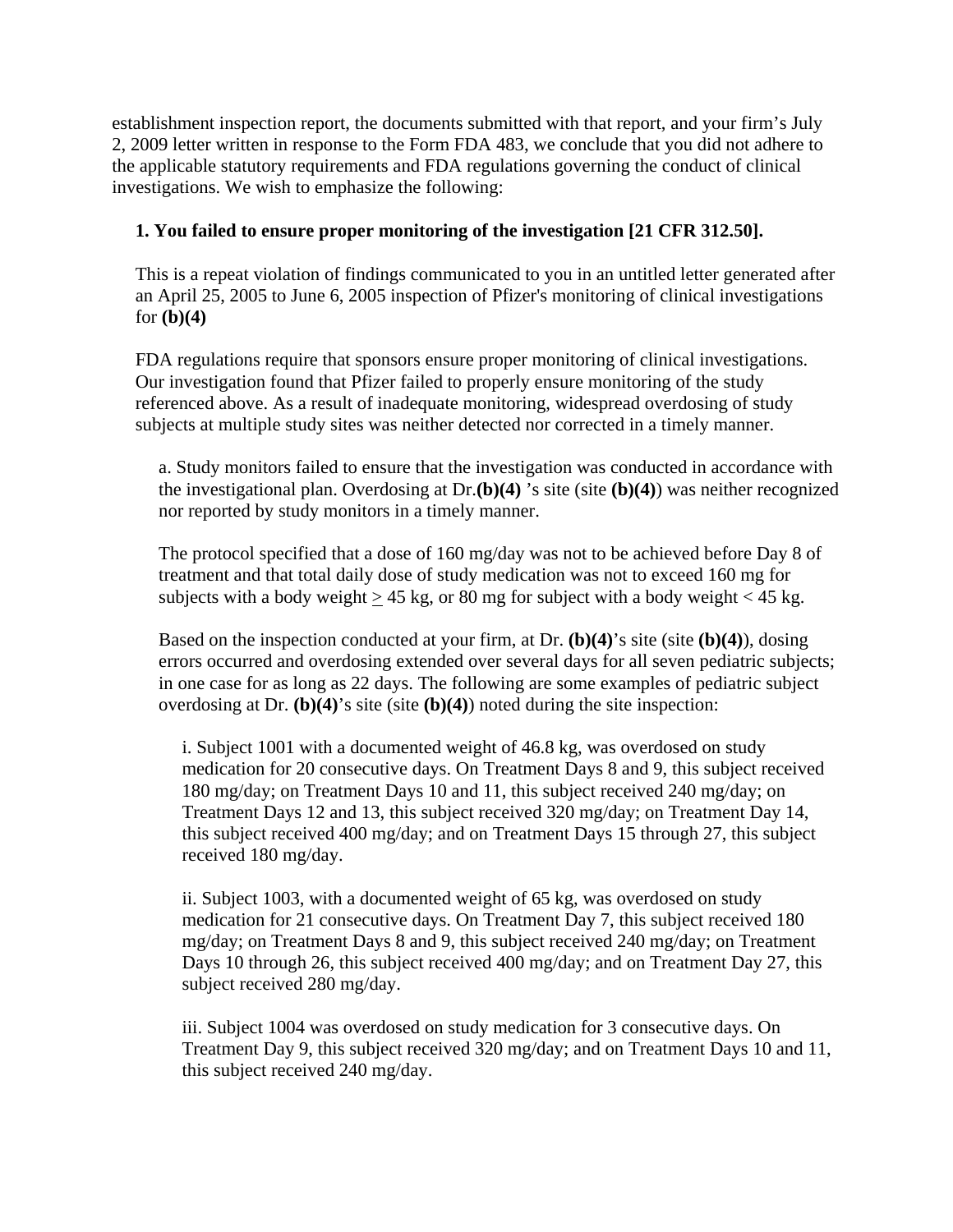iv. Subject 1005 was overdosed on study medication for 16 consecutive days. On Treatment Days 8 and 9, this subject received 180 mg/day; on Treatment Days 10 through 14, this subject received 240 mg/day; and on Treatment Days 15 through 20 and Days 22 through 23, this subject received 400 mg/day. On Treatment Day 21 this subject received 200mg/day.

v. Subject 1006, with a documented weight less than 45 kg, was overdosed on study medication for 7 consecutive days. On Treatment Days 16 through 22, this subject received 400 mg/day.

vi. Subject 1007, with a documented weight of 39.5 kg, was overdosed on study medication for 13 consecutive days. On Treatment Days 16 through 28, this subject received 120 mg/day.

Study monitors visited the site on a total of nine days: March 13 and 15, April 25, May 15- 16, June 6-7 and July 5-6, 2006. However, the overdosing was not discovered until July 25, 2006, and not by a study monitor but rather by a Pfizer data management unit. In addition, our investigation found an internal Pfizer report dated November 7, 2006 entitled "Report of Dosing Errors Due to Misunderstanding of Medication Cards in Pfizer Studies **(b)(4)** " that states that "on July 25, 2006, the Pfizer study team became aware of possible dosing errors." We note that all three studies involved the study medication **(b)(4)** with the same packaging.

The report indicated that the Pfizer study team examined the dosing records for all subjects enrolled as of November 7, 2006 in the three referenced studies, identified two sites at which dosing errors occurred, and took various steps to remedy the problem such as suspending enrollment at certain sites pending re-training of the sites, and reassessment of the sites' ability to conduct the studies according to the protocol. It is noteworthy that the report states that the study team "determined that the dosing procedures were clearly described in the protocols, protocol appendix, and medication card, and that no revisions of these documents were required. The study team re-trained all sites and all study monitors on correct dosing procedures. Monitoring of drug accountability was increased to 100% for all sites. The directive that data be entered into the electronic CRF within 48 hours of study visits was reinforced with all sites."

b. We observe that a Pfizer internal document dated October 3, 2007 and entitled "Safety Information on Affected Subjects" refers to the overdosing of an additional six pediatric subjects in study **(b)(4)** at two different sites (subject #1170-1001, 1170-1002, 1170-1003, 1136-1001, 1136-1002, 1136-1003). These overdoses occurred in June, July and August of 2007, several months after Pfizer retrained study monitors on correct dosing procedures.

vii. Subject 1136-1001 experienced 30 days of overdosing with subsequent moderate somnolence, high prolactin level, buccal facial dyskinesia, skin petechiae, low bicarbonate, low phosphate, and one ECG with prolonged QTcF

viii. Subject 1136-1002 experienced 22 days of overdosing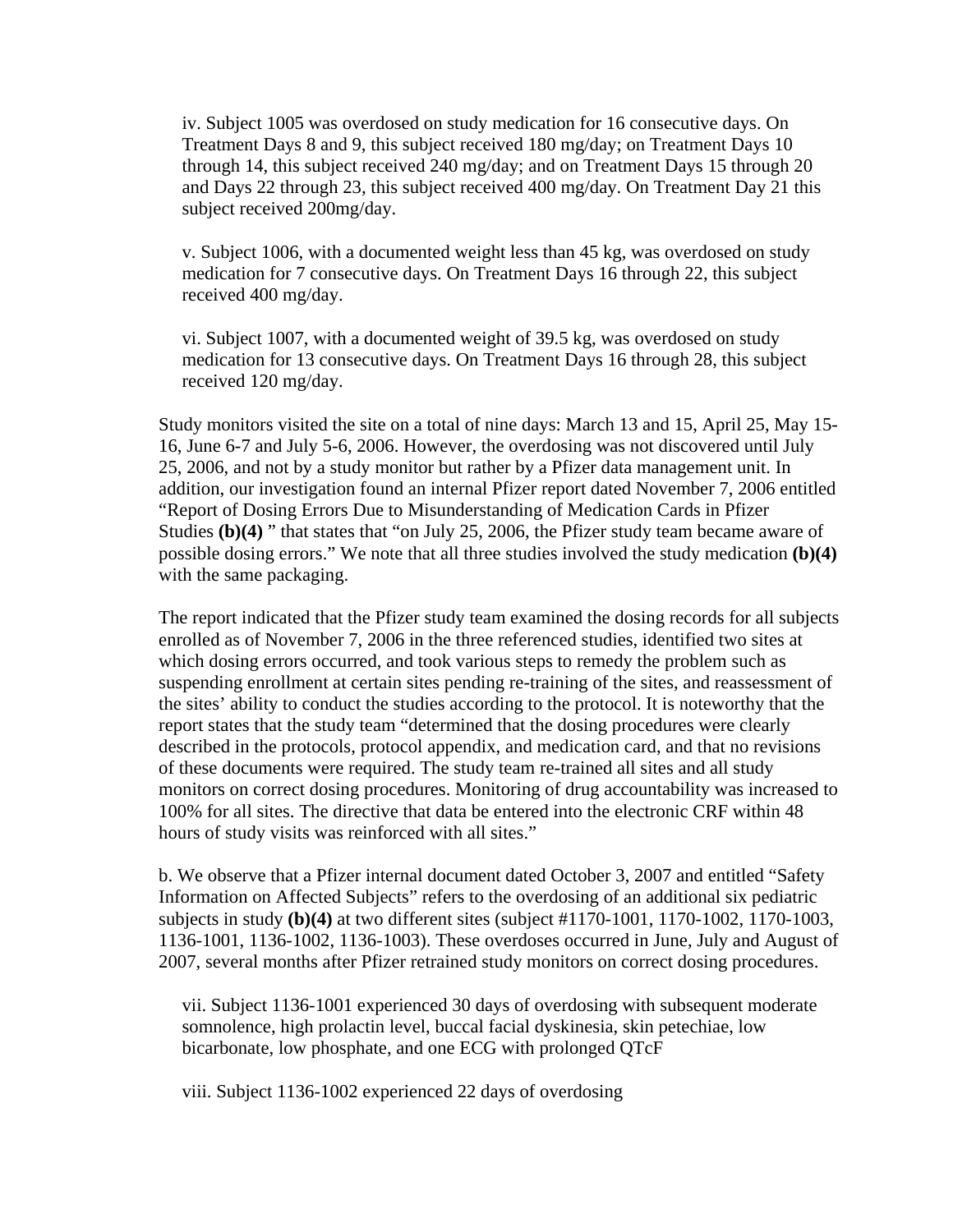ix. Subject 1136-1003 experienced 17 days of overdosing with moderate akathisia, mild dyskinesia and mild extrapyramidal symptoms

x. Subject 1070-1001 experienced 12 days of overdosing with moderate akathisia and severe tremor

xi. Subject 1070-1002 experienced 11 days of overdosing with mild akathisia an mild tremor

xii. Subject 1070-1003 experienced 7 days of overdosing

## **2. You failed to ensure that the investigations were conducted in accordance with the general investigational plan and protocols contained in the IND [21 CFR 312.50].**

a. Subjects at multiple sites conducting Protocol **(b)(4)** were not given the correct doses.

i. The final Clinical Study Report submitted to the FDA lists 40 total subjects reported to have had a protocol deviation related to dosing error, including 20 subjects who exceeded the maximum protocol dose.

ii. Your programmatic review of the dosing records identified 26 subjects whose total daily dose exceeded the maximum allowed by the protocol for their weight range on any occasion.

iii. Based on the inspection conducted at your firm, at Dr. **(b)(4)**'s site (site **(b)(4)**), there were significant dosing errors for all subjects. The overdosing extended over several days for all subjects (up to 22 days in one subject).

iv. Based on the inspection conducted at your firm, at Dr. **(b)(4)**'s (site **(b)(4)**), Subject 1026 experienced two days of overdosing with extrapyramidal symptoms.

v. Based on the inspection conducted at your firm, at Dr. **(b)(4)**'s (site **(b)(4)**), Subject 1005 experienced six days of overdosing.

vi. Based on the inspection conducted at your firm, at Dr.**(b)(4)**'s (site **(b)(4)**), Subject 1010 experienced six days of overdosing.

vii. Based on the inspection conducted at your firm, at Dr.**(b)(4)**'s site (site **(b)(4)**), Subject 1001 experienced 12 days of overdosing with mild somnolence, and mild agitation and Subject 1002 experienced 14 days of overdosing.

b. Protocol **(b)(4)** specified that, at baseline, the investigator was to develop a titration plan to increase the subject's total daily dose of study medication from a 20 mg starting dose (at the baseline visit) to a target dose achieved over two weeks, in general. The protocol specified that this plan would consider the subject's **(b)(4)** history, current **(b)(4)** status, and weight, and could be modified at any time based on clinical response and toleration.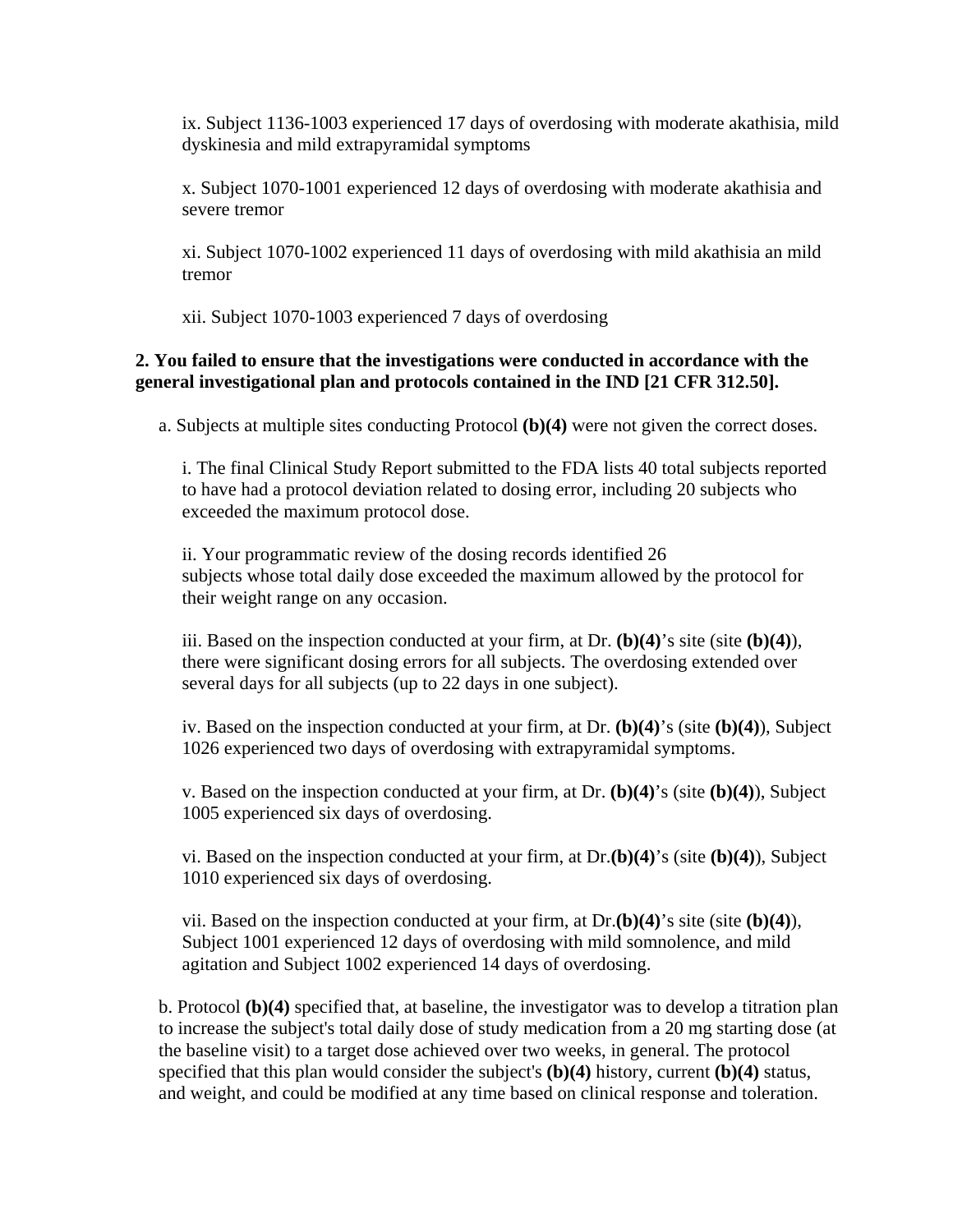i. Based on the inspection conducted at your firm, at Dr. **(b)(4)**'s site (site **(b)(4)**), there was no dosing titration plan developed for enrolled subjects, and subjects were not dosed according to the protocol.

ii. Based on the inspection conducted at your firm, at Dr. **(b)(4)**' site (site **(b)(4)**), there was no dosing titration plan developed for enrolled subjects, and subjects were not dosed according to the protocol.

c. Protocol **(b)(4)** specified that all electrocardiograms (ECGs) were to be reviewed for safety at the site by a physician qualified to read and interpret the results (i.e., a pediatric cardiologist or pediatric intensive care specialist or a clinician who was experienced in interpreting pediatric ECGs).

i. There was insufficient documentation to show that all sites had a pediatric cardiologist or pediatric intensive care specialist reading the ECGs on the day performed.

ii. Dr. **(b)(4)** (site **(b)(4)**), a board certified child **(b)(4)**, was granted permission, through a Study Issue Form, to read the ECGs based on his training in medical school and residency. There was no documentation to show additional training and/or qualifications to justify this grant of permission.

d. Protocol **(b)(4)** specified that the **(b)(4)** must be administered by the principal investigator or a sub-investigator, who is a child and adolescent **(b)(4)** or Ph.D.-level clinical **(b)(4)**, and who has participated in the Pfizer rater qualification program.

i. There was no documentation to show that the principal investigator and/or sub investigators at all sites participated in a Pfizer rater qualification program for the **(b)(4)**. Moreover, in your written response, you stated that a Pfizer rater qualification program does not exist and you have not proposed institution of a rater qualification program for the **(b)(4)**, as required by the protocol.

ii. At Dr. **(b)(4)**'s site (site**(b)(4)**), the **(b)(4)** was not administered by the principal investigator or a subinvestigator, who was a child and adolescent **(b)(4)** or Ph.D.-level clinical **(b)(4)**. Moreover, for Subjects 1008, 1010, 1011, 1012 and 1013, **(b)(4)**) was used as the diagnostic instrument in place of the **(b)(4)**.

iii. At Dr. **(b)(4)**'s site (site **(b)(4)**), the **(b)(4)** for Subjects 1001 and 1002 was not administered by the principal investigator or a subinvestigator,who was a child and adolescent **(b)(4)** or Ph.D.-level clinical **(b)(4)**.

e. Protocol **(b)(4)** specified that diagnostic eligibility for the study was to be determined by a board certified or board eligible child/adolescent **(b)(4)**.

There was insufficient documentation to show that all sites had a board-certified or boardeligible child/adolescent **(b)(4)** determining diagnostic eligibility.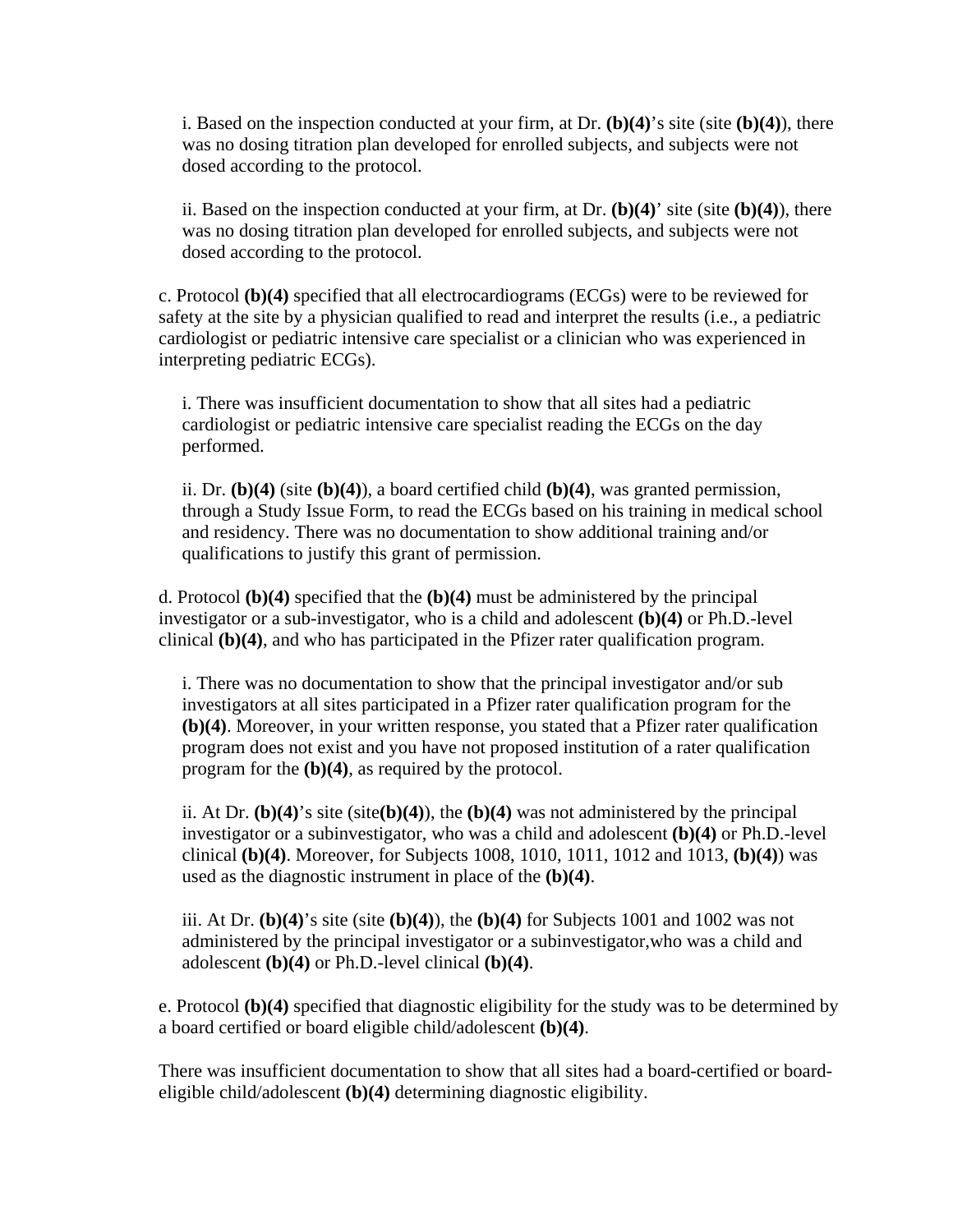f. Protocol **(b)(4)** specified that the person obtaining the informed consent must be sufficiently trained on medical issues so that questions can be adequately addressed and that this person must be an M.D., Ph.D., or R.N., and that persons without one of these degrees must be approved by Pfizer.

Our investigation found that informed consent was not obtained by a M.D., Ph.D., or R.N., and/or there was insufficient documentation to support that persons not otherwise qualified by holding one of the required degrees were approved by Pfizer prior to consenting subjects at the following sites:

i. Dr. **(b)(4)** (site **(b)(4)**)

ii. Dr. **(b)(4)** (site **(b)(4)**)

iii. Dr. **(b)(4)** (site **(b)(4)**)

g. Protocol **(b)(4)** specified that the informed consent form must be agreed to by Pfizer and the IRB/IEC (Institutional Review Board/Independent Ethics Committee) and must be in compliance with ICH GCP (International Conference on Harmonisation of Technical Requirements for Registration of Pharmaceuticals for Human Use Good Clinical Practice), local regulatory requirements, and legal requirements. The protocol specified that the informed consent form used in this trial, and any changes made during the course of the trial, must be prospectively approved by both the IRB/IEC and Pfizer before use.

At Dr. **(b)(4)**' site (site **(b)(4)**), Subject 1010 was consented with a consent form with hand-written information/language added to the form, which denied payment to subjects for inpatient visits. This additional information/language was not approved by the IRB/IEC and Pfizer.

## **3. You failed to keep each participating investigator informed of new observations discovered by or reported to the sponsor on the drug, particularly with respect to adverse effects and safe use [21 CFR 312.55(b)].**

There is no documentation to show that all sites conducting Protocol **(b)(4)** received safety reports which describe the dosing errors discovered. Your written response does not address the issue of keeping investigators informed of new observations (i.e., dosing errors).

In your firm's July 2, 2009, letter written in response to the Form FDA 483, Inspectional Observations, your firm acknowledged that the clinical investigations were not conducted in accordance with the protocols contained in the IND. Your firm's response stated that procedures will be put into place to ensure compliance with the FDA regulations in the future. We acknowledge your firm's assurance that corrective actions will be taken. However, we note that the response did not contain a detailed outline of procedures or processes that would be implemented to prevent the future occurrence of these observations.